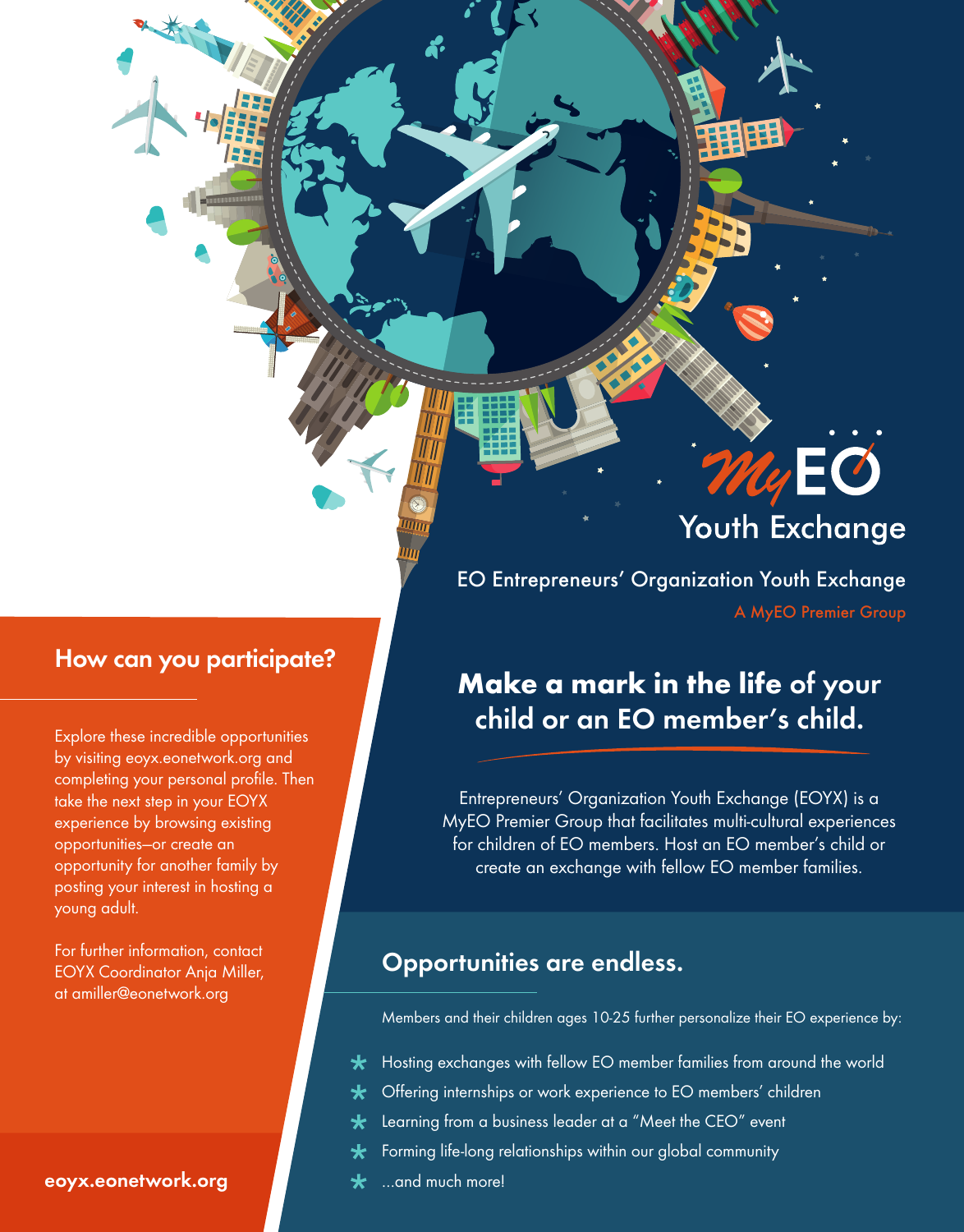

The program planted a seed in my head that this could be an opportunity for my kids to get exposure to the entrepreneurial mindset and spirit coming through other peers… and help them create their own view of entrepreneurship 99

Kirsten Quigley, EO DC CEO of Lunchkins

Dear fellow EO members,

I'm pleased to tell you more about new developments of MyEO Youth Exchange  $(YX)$  – a MyEO experience designed to **engage** EO-member children through national and international opportunities.

The global EO member network is vast, and we can open opportunities to our youth by leveraging far-reaching connections within a secure community. This initiative encourages our youth to seize opportunities and create **extraordinary experiences**, and as the program grows we have added new opportunities like our "Meet the CEO" events.

The MyEO Youth Exchange program includes the chance to:

- **★** Welcome children of fellow EO members to stay with your family
- $\star$ Post internship offers in your companies
- Create 'Meet the CEO' events to allow children to learn about an industry directly from a business leader
- Encourage your children to discover the world  $\star$
- Join our team as a MyEO YX champion for your chapter  $\star$

I am looking forward to your support in continuing to grow this program and celebrate the impact it has on the next generation of EOers.

We're looking forward to making your MyEO YX opportunity happen!

Pramod Raheja EOYX Champion, EO DC pramod@mystaff.com

EO Entrepreneurs' Organization Youth Exchange A MyEO Premier Group

 $\mathcal{W}_4$ EO

**Youth Exchange** 

# Make a mark in the life of EO families.

 $\star$  Host exchanges with EO member families

 $\star$  Offer internships or work experience to EO members' children

Help young adults learn from a business leader at a local "Meet the CEO" event

 $\star$  Harness the power of EO's shared values

#### Visit us at eoyx.eonetwork.org